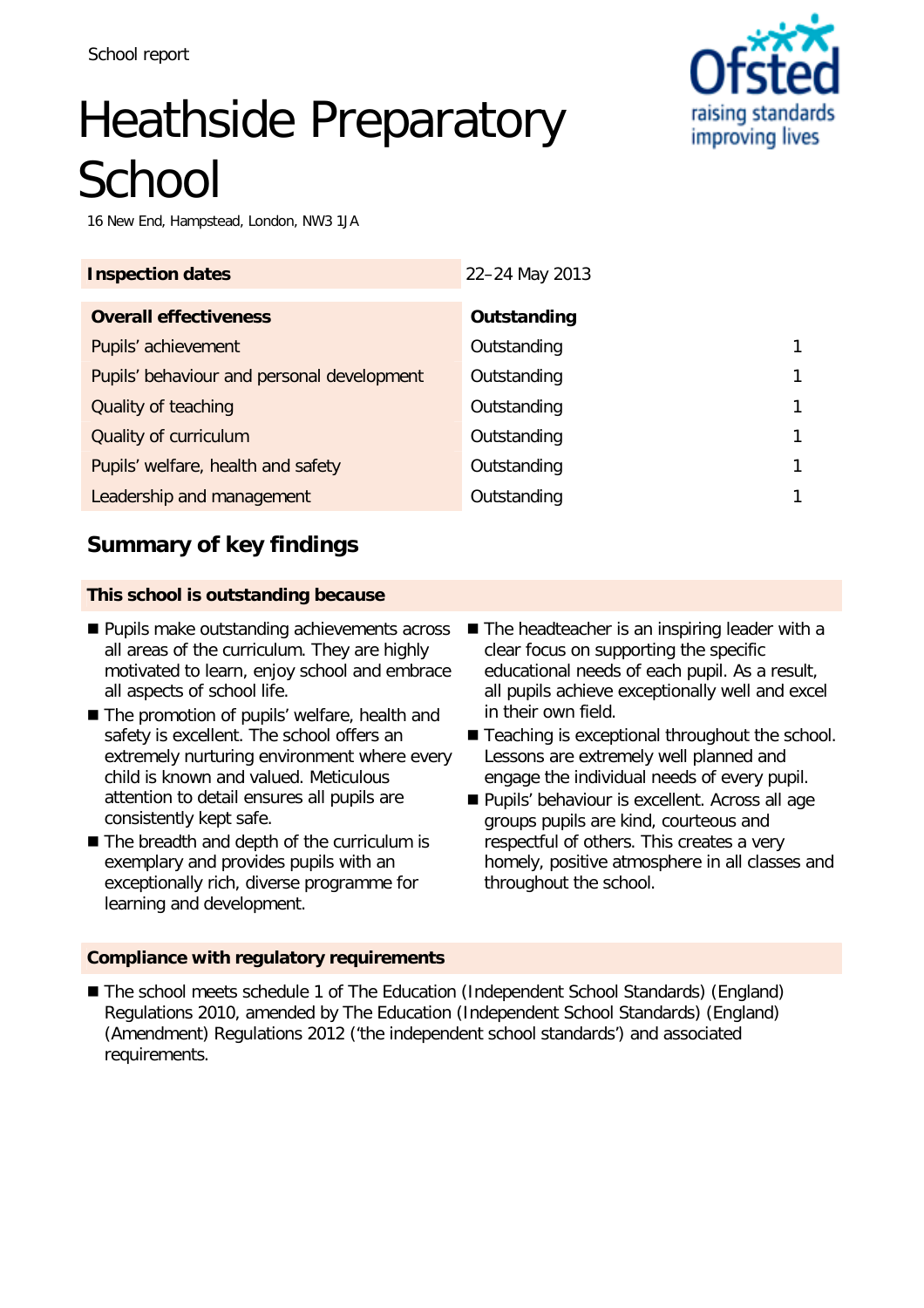# **Information about this inspection**

- This inspection was carried out with a one-day notice period.
- Inspectors observed all year groups from the pre-nursery (Cygnets) class to Year 6. In total, 18 lessons were observed, covering six hours 40 minutes of inspection time. This included observing 18 teachers.
- Inspectors scrutinised pupils' work and evaluated the quality and implementation of the school's policy documents. Meetings took place with the proprietor/headteacher, school manager, staff, parents and carers, and groups of pupils.
- Information gathered from Parent View, letters and emails from parents and carers, online surveys and staff questionnaires was used to inform inspection activities.

# **Inspection team**

| Jo Caswell, Lead inspector | Her Majesty's Inspector     |
|----------------------------|-----------------------------|
| Tahir Alam                 | <b>Additional Inspector</b> |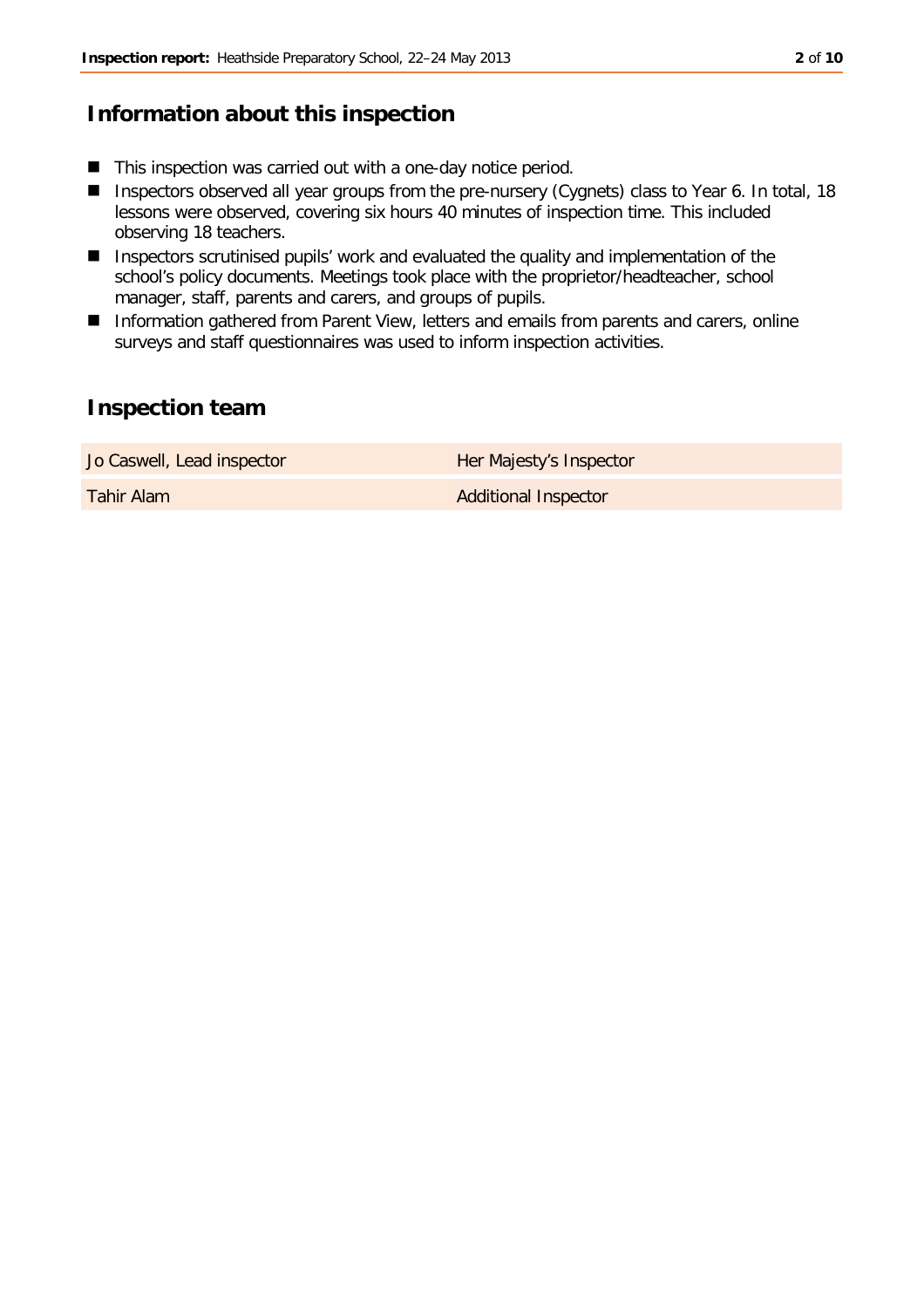# **Full report**

# **Information about this school**

- Heathside Preparatory School is a co-educational, non-denominational school for boys and girls aged from three to 11 years. The aim of the school is to develop each pupil as a confident, independent learner and an active, responsible citizen of the school, local community and beyond.
- There are currently 249 pupils on roll. Of these, 34 attend part time. No pupils have a statement of special educational needs. The school population reflects the ethnic diversity of the local community. The school uses nearby Hampstead Heath for outdoor play and learning provision. Local leisure centres are used for sports activities.
- $\blacksquare$  The school is split between two sites, which are walking distance apart.
- Breakfast clubs and after-school care is offered to all pupils and a play scheme operates during school holidays.
- The school was last inspected in January 2010.

# **What does the school need to do to improve further?**

Refine the procedures for assessment across the school to provide a more systematic approach towards monitoring the outcomes of all cohorts and groups, for example, summer-born pupils, and girls and boys, to enable the school to accurately track the rates of progress of all pupils.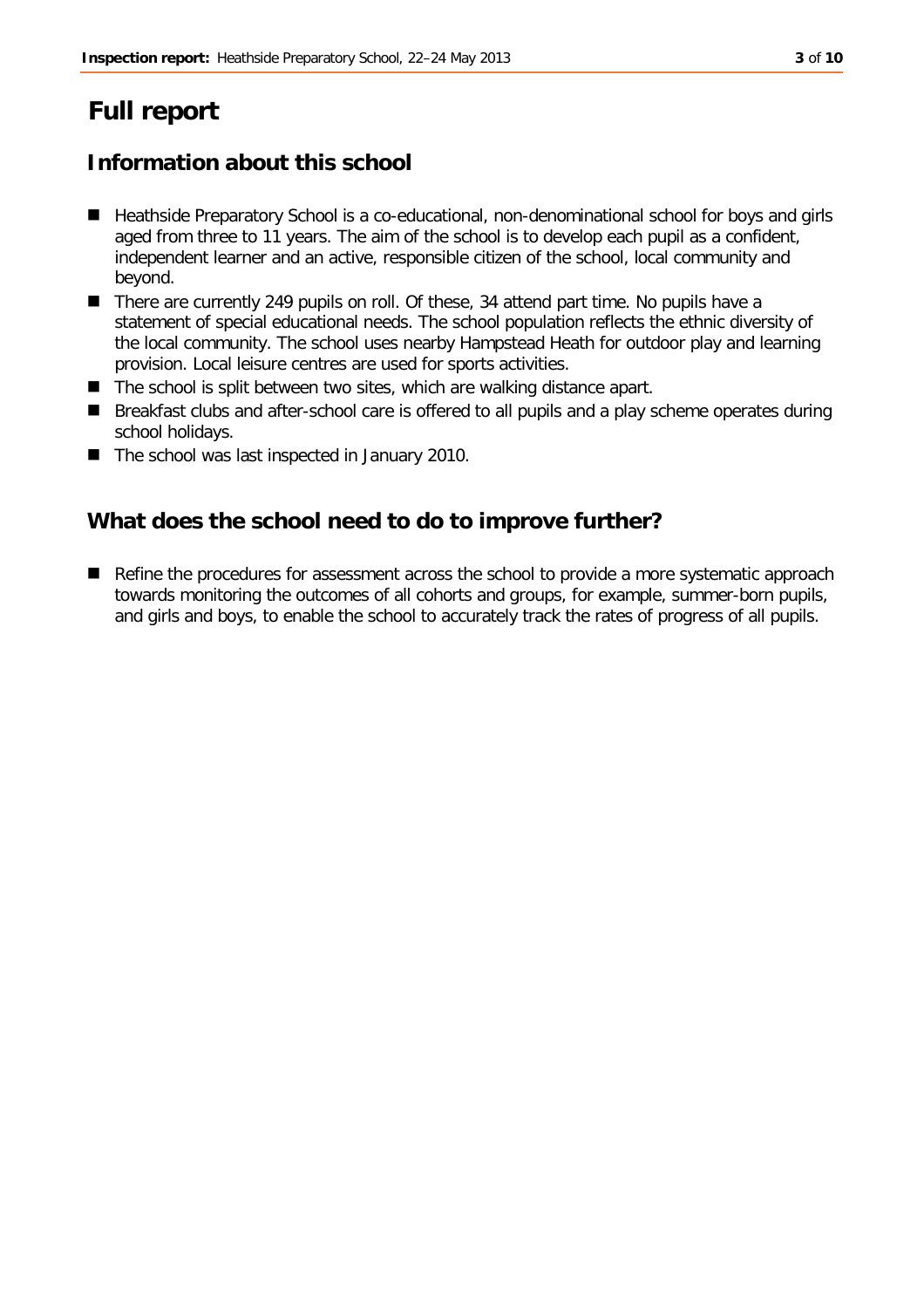# **Inspection judgements**

#### **Pupils' achievement COUTS Outstanding**

Pupils' achievement is outstanding. Upon entry to the Cygnets class and throughout the school, pupils make exceptional progress. This is due to excellent teaching and the strong promotion of personalised learning. The proprietor is instrumental in working with teachers, support teachers and parents and carers to address the educational needs of every pupil. The special educational needs coordinator (SENCO) and her team of specialist staff work throughout the school with teachers to ensure each pupil is supported appropriately. This means adult deployment is excellent in all lessons and enables all pupils to achieve extremely well, especially those who may have disabilities or specific learning needs and may require additional support.

The quality of pupils' work is exceptional and evidence from books indicates excellent progress is made across all subjects. Pupils' high achievements are evident from the youngest age. Clear assessments are carried out when children start in the Nursery and information gained from these is fully incorporated into planning. Children's interests, skills and abilities are consistently built upon and extended through high-quality learning experiences. Consequently, from a very young age, children develop a real thirst and enthusiasm for learning and this continues throughout the school. Children in Reception make an excellent start with reading and numeracy and progress well across all areas of learning and development. The Early Years Foundation Stage Profile results indicate that pupils frequently exceed the early learning goals.

On-going assessment throughout Key Stage 1 show that pupils consistently exceed expected levels of progress in literacy and numeracy. Work is presented exceptionally well and indicates the care, effort and attention all pupils apply to their work. This is reflected in the excellent literacy work seen in Year 2, where pupils imagined themselves to be Florence Nightingale writing in her diary.

Key Stage 2 assessments demonstrate all pupils make outstanding progress in literacy and numeracy, where some results far exceed expected levels, especially in mathematics. For example, a total of seven Year 6 pupils obtained national Gold Maths Challenge awards, usually awarded to secondary-school-aged students. The success of the current Year 6 pupils in gaining scholarships and entry into a range of highly respected London independent schools reflects the outstanding achievements pupils make within the school.

### **Pupils' behaviour and personal development Outstanding**

Pupils' behaviour and personal development is outstanding. One of the most significant features of the school is the happy atmosphere evident in all classes. Parents and carers noted this and confirmed this has a positive impact on pupils' learning. In total 91% of parents and carers strongly agreed their child is happy at school. Many parents and carers commended the school and the way in which teachers positively engage all pupils. Behaviour is excellent throughout the school. As a result, pupils are kind and courteous to one another and relate to adults extremely well. Behaviour in lessons is excellent. This means pupils' learning is not disrupted and pupils are highly motivated to learn. Pupils clearly take pride in their work and achievements. They have high levels of confidence and self-esteem and this is reflected in their very high attendance levels. Pupils confirm how safe they feel at school and state bullying and negative behaviour is not an issue. The vast majority of parents and carers confirm this view. The proprietor has ensured that where political issues are bought to the attention of the pupils, steps have been taken to offer a balanced presentation of opposing views.

Pupils' spiritual, moral, social and cultural development is outstanding. Pupils frequently reflect on the needs of others and explore different aspects of personal development through the curriculum and weekly assemblies. Recent topics included 'Celebrating our Differences', encouraging pupils to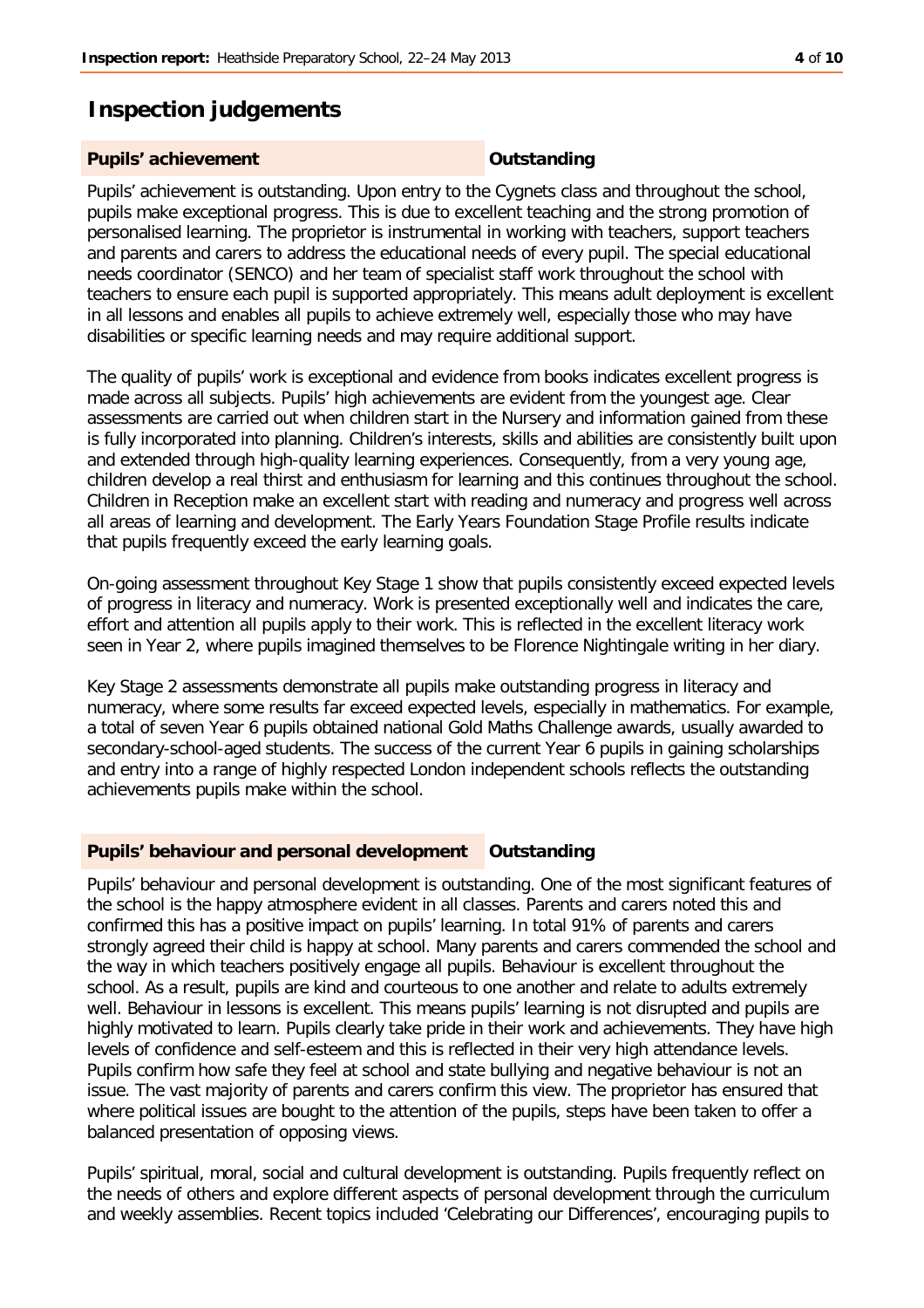develop awareness of the lives of others. Pupils learn to behave responsibly through different roles in school, for example, becoming a member of the school council or carrying out roles in class. Regular specialist teaching enables pupils to develop skills in first aid and computer safety. All pupils develop awareness of the wider world through the school's many international links. The school is linked to a primary school in South Africa and there are strong links in place with schools in Japan and France; pupils correspond with one another and enjoy regular exchange trips. The school community reflects a multicultural population and all pupils and staff work together harmoniously. The school council recently led the environmental-awareness campaign 'Switch Off Fortnight' and all pupils clearly adopt the Heathside Eco-Code, promoting recycling and energy efficiency. Pupils' spiritual and cultural development is fostered through many visits to places of interest such as London museums and through the celebration of different festivals such as Rosh Hashanah and Diwali.

### **Quality of teaching Outstanding**

The quality of teaching is outstanding overall and this leads to pupils' outstanding achievements. Teachers have exceptional subject knowledge and are keen and enthusiastic in their approach to teaching. Lessons are extremely well planned and appropriately paced. This means pupils consistently remain engaged, enthused and interested. Specialist teaching support is available in all lessons. The special educational needs coordinator manages a team of highly qualified staff, including a speech and language therapist who regularly visits all classes and assists pupils who may require additional support. This means excellent systems are in place to meet the teaching and learning needs of every pupil. Adults are highly motivating and provide exceptional levels of praise. Consequently, pupils feel valued and acknowledged.

Teaching in the Early Years Foundation Stage is outstanding overall as staff provide an excellent range of practical learning opportunities which capture children's interests and imagination. Continuous provision within the Nursery classes is extremely effective and enables children to fully explore their ideas and become active, curious learners. In an outstanding Year 1 numeracy lesson, pupils took an extremely active part in comparing capacities. The lesson was exceptionally well planned and all pupils were actively engaged in making predictions and comparisons, demonstrating an excellent understanding of the mathematical concept. Similarly, a Year 6 literacy lesson enabled pupils to offer highly imaginative and thoughtful responses whilst discussing Shakespearean poetry.

The teaching of French throughout the school is excellent. Pupils from the Early Years Foundation Stage onwards enjoy French lessons with a native French speaker and the lesson is taught entirely in French. All lessons are extremely well resourced and teachers make excellent use of technology such as interactive whiteboards to support their teaching and make pupils' learning more engaging.

Assessment information is used extremely well in all lessons. This means lessons are continually pitched at the appropriate level. Planning is comprehensive and clearly demonstrates how teaching is adapted to meet the differing learning needs and styles of all pupils. Consequently, lessons run smoothly and all pupils consistently remain fully engaged. All lessons are planned extremely well to build on pupils' prior knowledge and understanding. This means pupils continually make excellent progress.

### **Quality of curriculum COUTSTANDING COUTSTANDING**

The quality of the curriculum is outstanding and this results in pupils' outstanding levels of achievement. The richness, breadth and diversity of the curriculum enable pupils to develop an extensive range of knowledge and skills. Curriculum planning is intrinsically linked throughout the school, enabling pupils to build on their knowledge and expertise and make exceptional progress across all subject areas. Lesson planning and all schemes of work show clear progression for all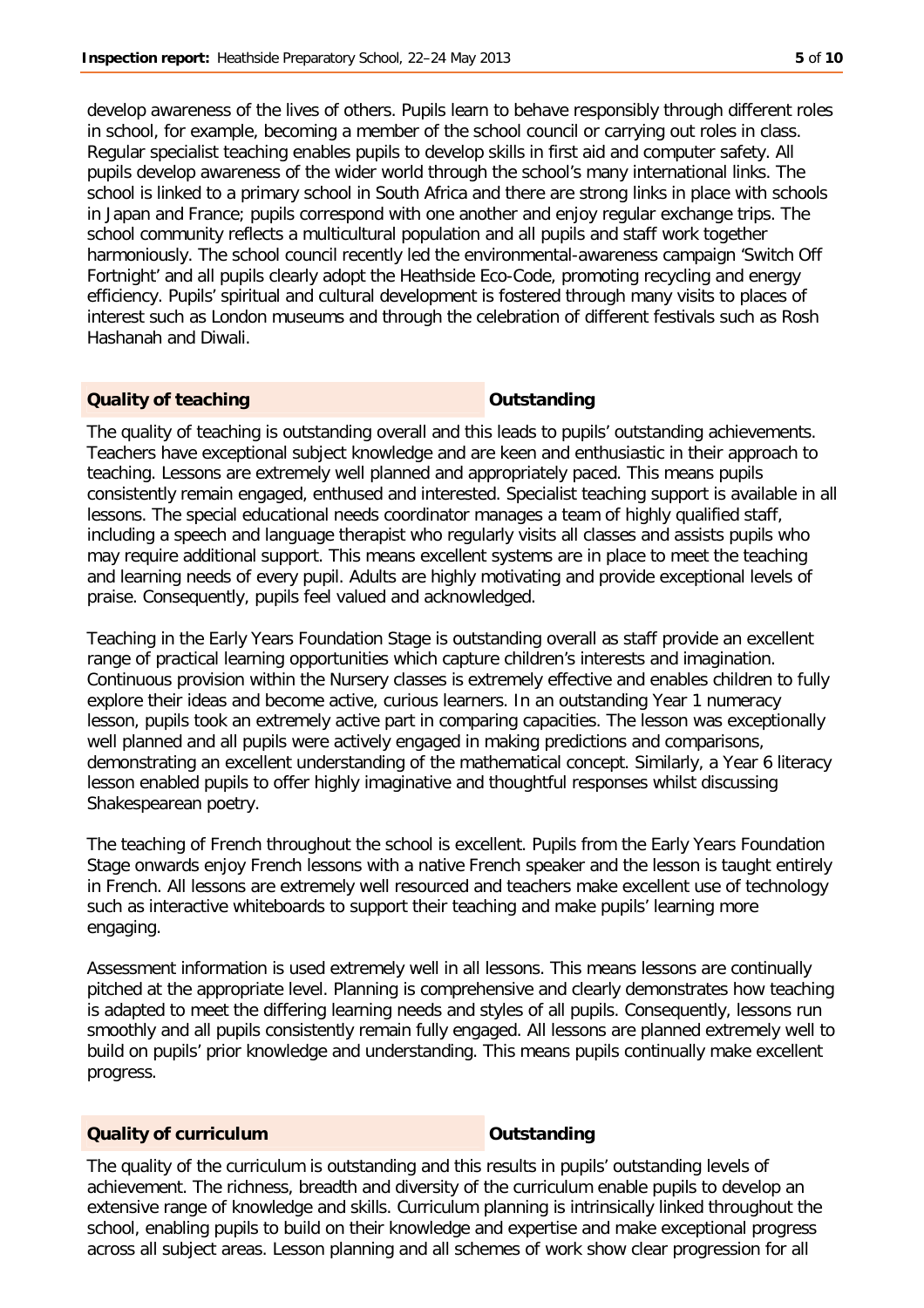pupils, irrespective of their individual learning needs. There is a strong focus on literacy, numeracy, science and information and communication technology (ICT) across the school. Lessons are taught by subject specialists. This means lessons are delivered by teachers who demonstrate expertise and passion for their chosen subject, which has a very positive impact on enthusing and engaging all pupils. For example, music lessons are taught by a highly skilled musician who demonstrates exceptional expertise and the ability to adapt his teaching to all age groups. Consequently, pupils develop a strong interest in music and performing. This was seen during the inspection in the Nursery concert performed for parents and carers, and in the high levels of confidence demonstrated by the youngest pupils.

Visitors and outings play an exceptional part in supporting the curriculum. For example, Year 4 pupils visited the Victoria and Albert Museum to support their Indian artwork topic. Many authors have visited the school to support pupils' literacy development. A visit from a professional footballer enabled pupils to improve their football skills. Younger pupils have visited Paradise Wildlife Park as part of topic work on animals. The school's extra-curricular activities are strengths of the school and the programme has an exceptional impact in supporting pupils' learning. Pupils take part in an extensive range of activities, including choir, gymnastics, Latin, Chinese club, yoga, philosophy club and capoeira. The school has enjoyed much success with its chess club. Recently, the school celebrated becoming the first school ever to represent England in the European Schools Under-14 Team Championships in Russia and pupils have played for England in the World School Chess Championships in Greece.

### **Pupils' welfare, health and safety Cultimate Units:** Dutstanding

The provision for pupils' welfare, health and safety is outstanding and all of the regulations are met. Pupils confirmed to inspectors how safe and secure they feel at school. They described the school as 'fun' and they recognised that the small class sizes enabled the teachers to know them well as individuals. The high quality of relationships evident between staff and pupils means that pupils always have someone to talk to if they have any concerns. It was noted how caring staff are towards pupils throughout the school. Parents and carers also commended this feature and confirmed it was an important part of the school's ethos.

The school has a full set of welfare policies, including those for child protection, health and safety, behaviour and anti-bullying. They are well written and are fully understood by staff. Pupils confirmed to inspectors that bullying is not an issue in school and that if they needed help, they knew teachers would support them.

The procedures for checking the suitability of staff to work with pupils are robust and are also rigorously applied to other adults, such as extra-curricular staff. All checks are clearly recorded, as required, on a single central register. The designated person and two deputy staff responsible for overseeing safeguarding, including child protection, have attended the higher-level training. In addition, all staff frequently update their knowledge each year on child protection issues and complete an appropriate level of first aid training in line with requirements.

Robust risk assessments are regularly carried out on both school sites and on all school activities and any issues that arise are dealt with swiftly. Meticulous procedures are in place to ensure that pupils are safe when they attend any off-site activities or trips. This is particularly evident as the school uses nearby Hampstead Heath for outside play on a daily basis. The attention paid towards promoting pupils' safety and supervision is excellent. Pupils clearly demonstrate awareness of potential dangers and behave extremely well when walking to the Heath or to Swiss Cottage for sports activities. A high number of staff are trained in paediatric first aid and fully understand the school's procedures for administering specialist medication if needed. The school employs specialist contractors to monitor health and safety provision throughout the premises. All the necessary fire risk assessments and maintenance are carried out on a regular basis and electrical appliances are regularly checked by appropriately qualified personnel.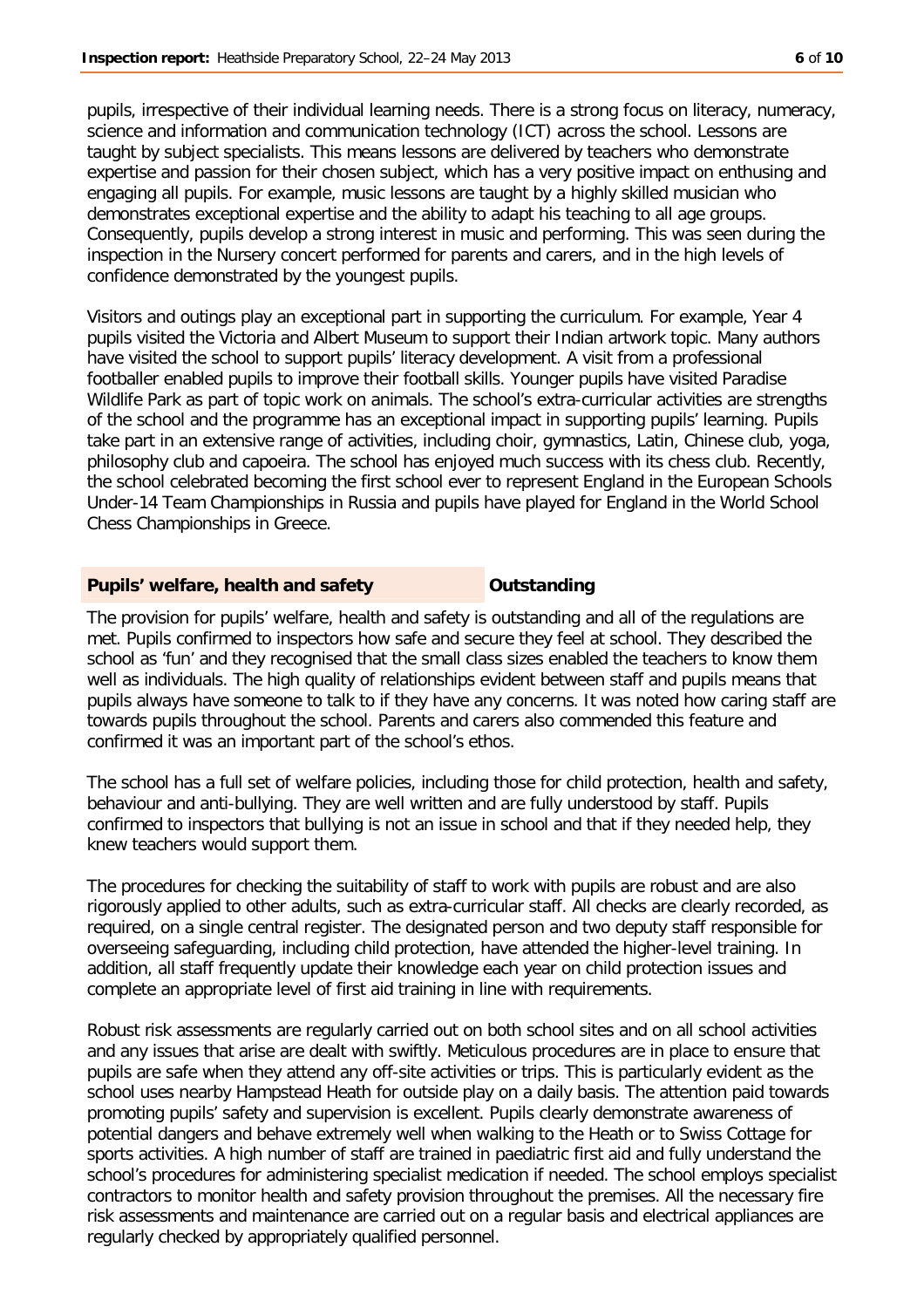#### **Leadership and management COUTS Outstanding**

The leadership and management of the school are outstanding. The headteacher is an inspirational leader who is highly regarded by parents and carers, staff and pupils. She leads a dynamic team of highly qualified staff, all of whom share her vision in providing education of the highest standard. One parent/carer summarised the view of many by describing the school as 'a unique and wonderful school'. Many staff commended the headteacher to inspectors, confirming that she places the needs of individual pupils at the heart of the school's ethos and that no pupil is ever turned away, irrespective of their individual learning needs. Extensive strategies are put in place to enable all pupils to achieve and excel. Assessment information is used meticulously to plan for the individual needs of all pupils and the school accurately tracks all pupils' progress. However, procedures are not yet refined to enable the school to track cohorts and groups of pupils, enabling it to systematically monitor the rates of learning of different groups.

The headteacher and school manager frequently review and reflect on their practice and work tirelessly to make continuous improvements throughout the school. All areas for development raised at the previous inspection have been met. The headteacher has an accurate awareness of the school's strengths and plans for many future developments. There are stringent performance management systems in place and all staff embrace the opportunities for continuous professional development. Many staff have undertaken extensive training to enhance their existing strong practice. The school engages the services of professional consultants to advise on practice and curriculum issues and readily seeks help from experts to address all pupils' personal needs. For example, the special educational needs coordinator has recently received professional training from an expert in dyscalculia to support an increasing number of pupils who may require specialist help. The school's premises are maintained to a high standard and provide a safe and secure environment.

The leadership team successfully creates an extremely positive ethos in which all staff and pupils strive to do their best. The headteacher works relentlessly to pursue a vision for excellence and identify new ways to improve and strengthen the curriculum and extend the learning opportunities for all pupils. Parents and carers commend this approach and praise the way in which the school continually engages them in their children's learning. Information provided for parents and carers is extensive and readily accessible. The school's website is very informative and includes all written school policies, including the complaints procedure. All independent school regulations for this standard are met.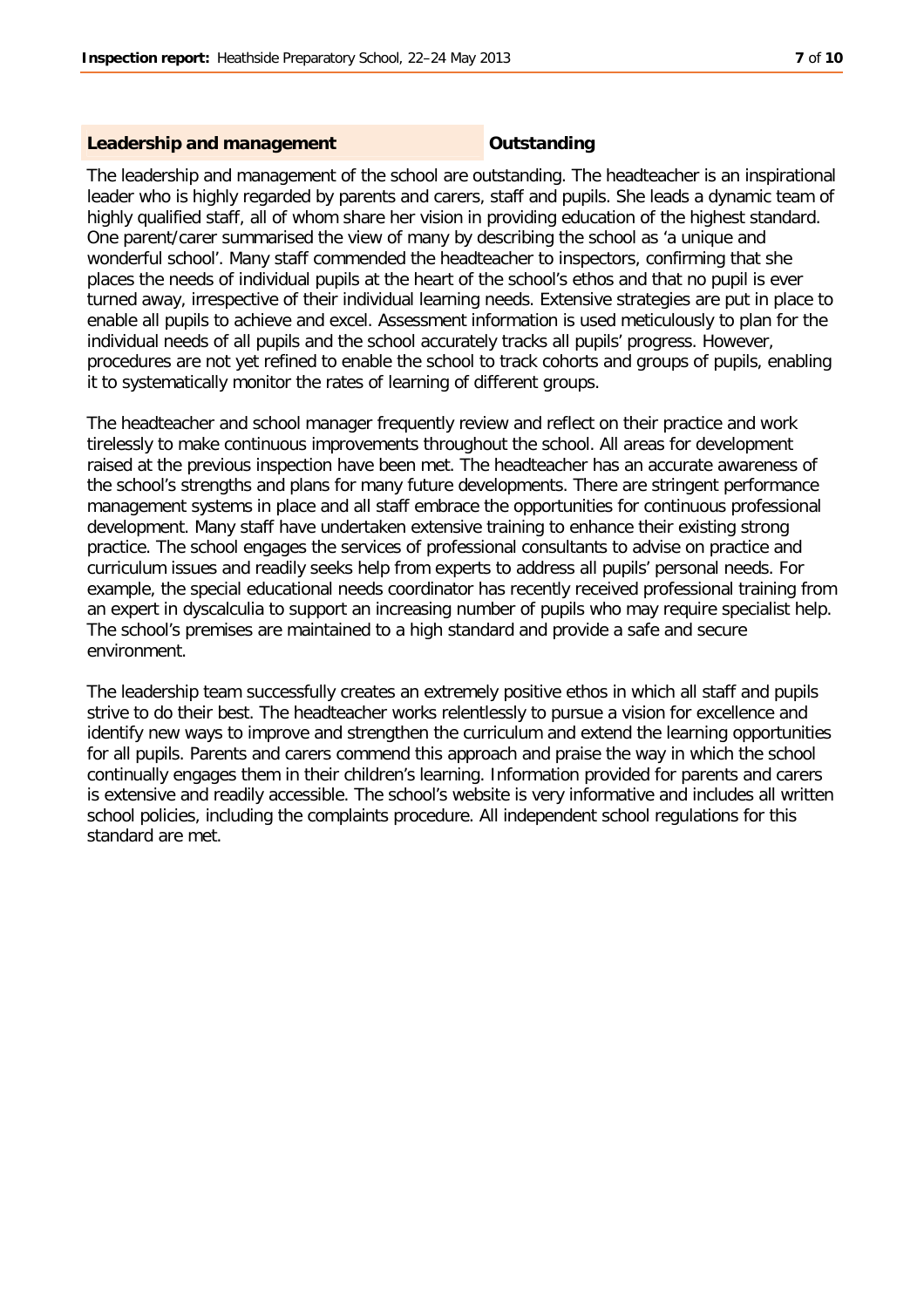# **What inspection judgements mean**

| <b>School</b> |                  |                                                                                                                |
|---------------|------------------|----------------------------------------------------------------------------------------------------------------|
| Grade         | <b>Judgement</b> | <b>Description</b>                                                                                             |
| Grade 1       | Outstanding      | A school which provides an exceptional quality of education and<br>significantly exceeds minimum requirements. |
| Grade 2       | Good             | A school which provides a high quality of education that exceeds<br>minimum requirements.                      |
| Grade 3       | Adequate         | A school which meets minimum requirements but needs to<br>improve the quality of education it provides.        |
| Grade 4       | Inadequate       | A school where minimum requirements are not met and/or the<br>quality of education has serious weaknesses.     |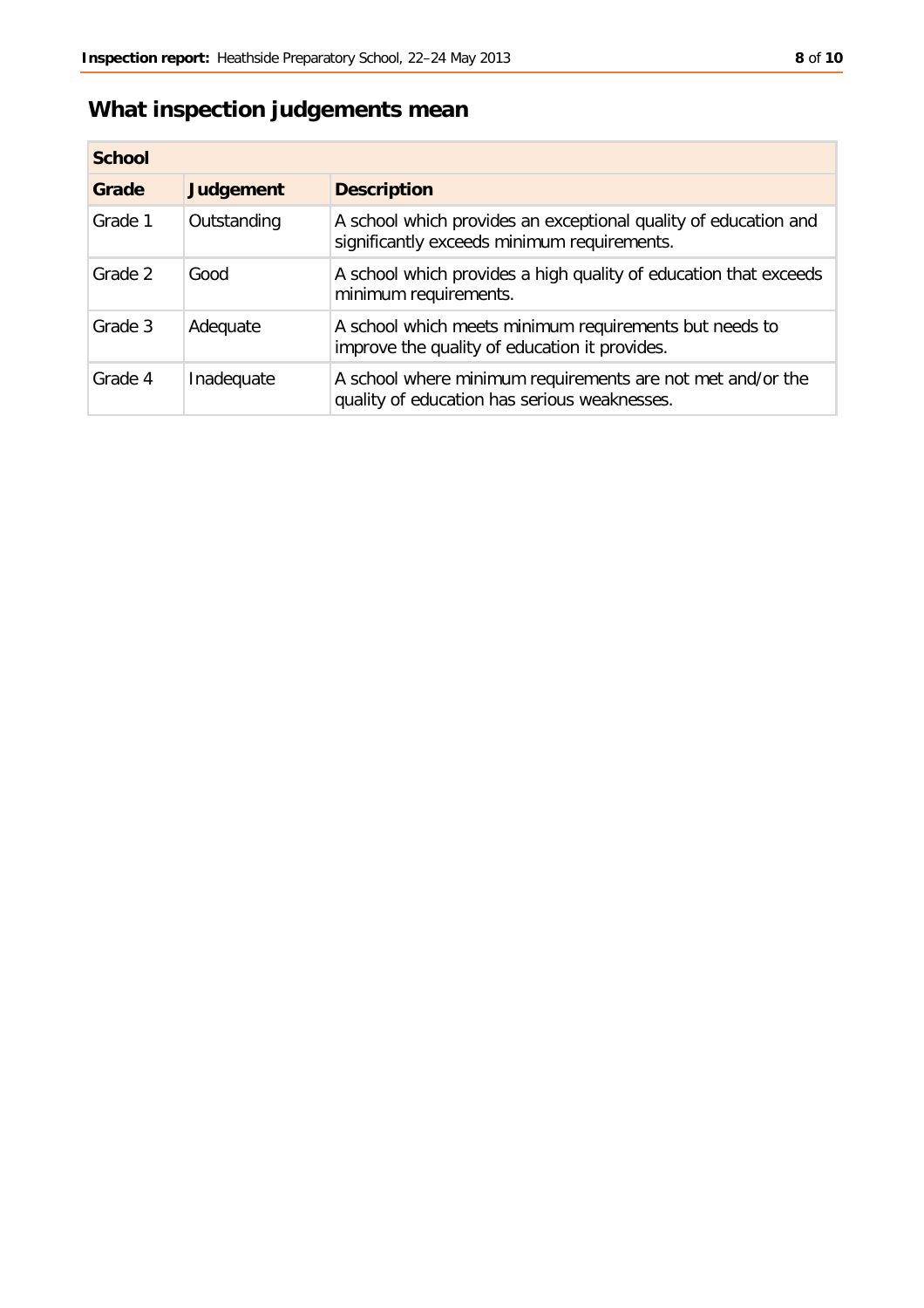# **School details**

| Unique reference number  | 202/6360 |
|--------------------------|----------|
| <b>Inspection number</b> | 420168   |
| DfE registration number  | 202/6360 |

This inspection was carried out under section 162A of the Education Act 2002, as amended by schedule 8 of the Education Act 2005, the purpose of which is to advise the Secretary of State for Education about the school's suitability for continued registration as an independent school.

| <b>Type of school</b>               | Preparatory          |  |
|-------------------------------------|----------------------|--|
| <b>School status</b>                | Independent          |  |
| Age range of pupils                 | Rising 3-11 years    |  |
| <b>Gender of pupils</b>             | Mixed                |  |
| Number of pupils on the school roll | 249                  |  |
| Number of part time pupils          | 34                   |  |
| <b>Proprietors</b>                  | Melissa Remus Filiot |  |
| <b>Headteachers</b>                 | Melissa Remus Elliot |  |
| Date of previous school inspection  | 14 January 2010      |  |
| Annual fees (day pupils)            | £8,250-£11,400       |  |
| <b>Telephone number</b>             | 020 7794 5857        |  |
| <b>Fax number</b>                   | 020 7435 6434        |  |
| <b>Email address</b>                | info@heathside.net   |  |